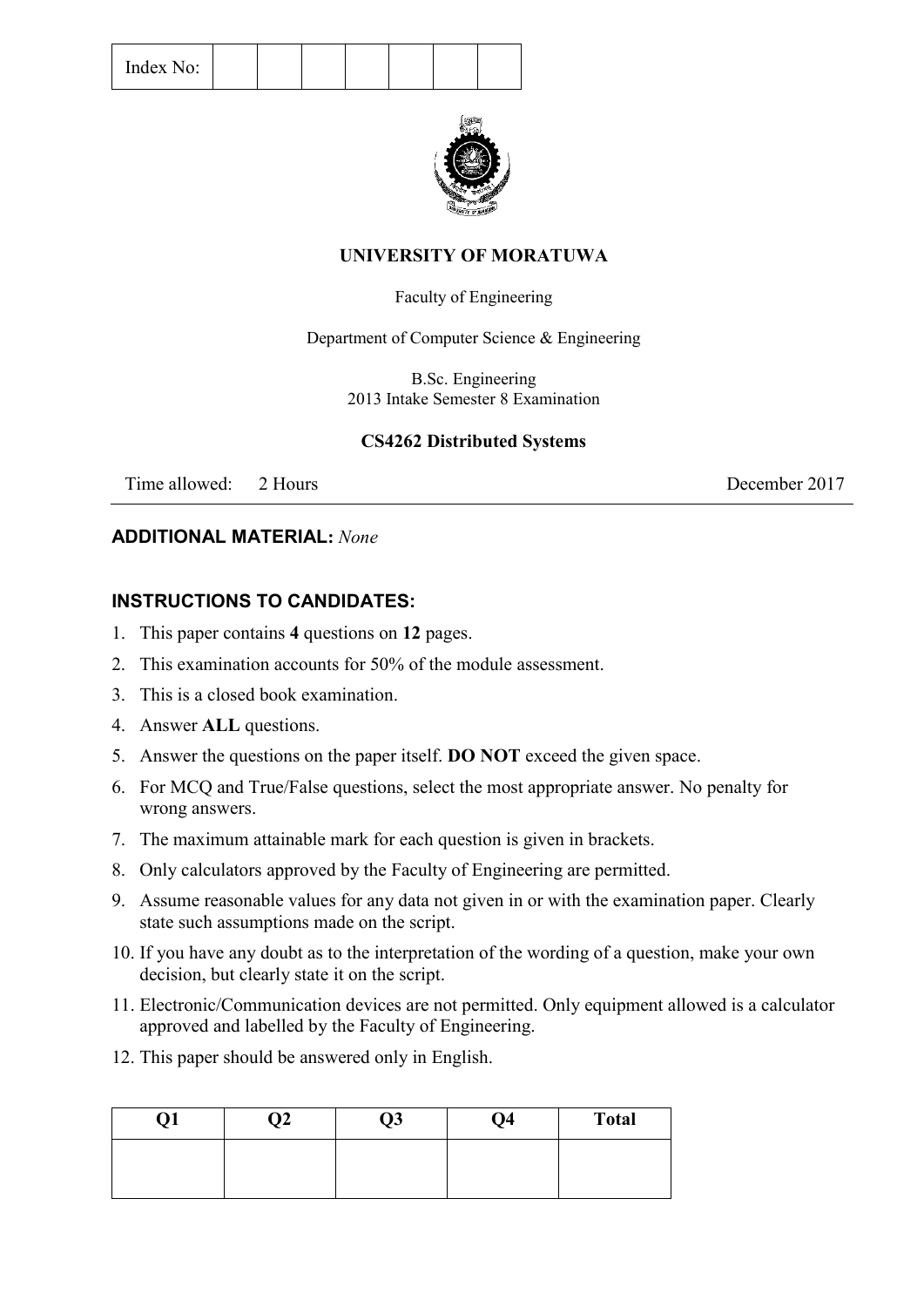| Index<br>N <sub>O</sub> : |  |  |  |  |  |  |  |  | FCOO0521<br>. 3 Z.V. J Z. I |  |
|---------------------------|--|--|--|--|--|--|--|--|-----------------------------|--|
|---------------------------|--|--|--|--|--|--|--|--|-----------------------------|--|

## **Question 1 [25 marks]**

Circle the most appropriate answer.  $[2 \times 10 \text{ marks}]$ 

- (i) Which of the following statements are true about distributed systems?
	- (p) Distributed systems mostly rely on horizontal scaling compared to vertical scaling.
	- (q) In real implementations message pull is more common than push.
	- (r) Stateless servers/components are easier to scale.
	- a. *p* and *q* only c. *q* and *r* only
	- b. *p* and *r* only d. All three

(ii) Which of the following is **not** a scaling technique?

- a. Caching c. Relocation
- b. Distribution d. Replication

(iii) In architecture components communicate through a common repository.

- a. Data-centered c. Layered
- b. Event-based d. Object-based
- (iv) Which of the following statement is true about P2P networks?
	- a. Structured networks are scalable, easier to setup, and suitable for immutable objects
	- b. Unstructured networks are scalable, easier to setup, and suitable for mutable objects
	- c. Structured networks are more resilient to failures, harder to setup, and suitable for mutable objects
	- d. Unstructured networks are more resilient to failures, easier to setup, and suitable for mutable objects
- (v) What is an advantage of multi-hop overlay communication?
	- a. Low latency c. High message propagation overhead
	- b. Low probability of message loss d. High anonymity
- (vi) Which of the following is **not** an advantage of gossiping?
	- a. Easier to setup than deterministic walk c. Avoids implosion
	- b. Lower overhead compared to flooding d. Fast convergence
- (vii) If a distributed system has 2 nodes each with availability of 99%, overall availability of the system is?

| a. $(0.01 \times 0.01) \times 100$   | c. $(0.99 \times 0.99) \times 100$ |
|--------------------------------------|------------------------------------|
| b. $(1-0.01 \times 0.01) \times 100$ | d. $(2 \times 0.99) \times 100$    |

- (viii) Which of the following is **not** an attribute of a good name?
	- a. Can be reused c. Need to have 1-to-1 mapping
	- b. Should be unique d. Should be easier to remember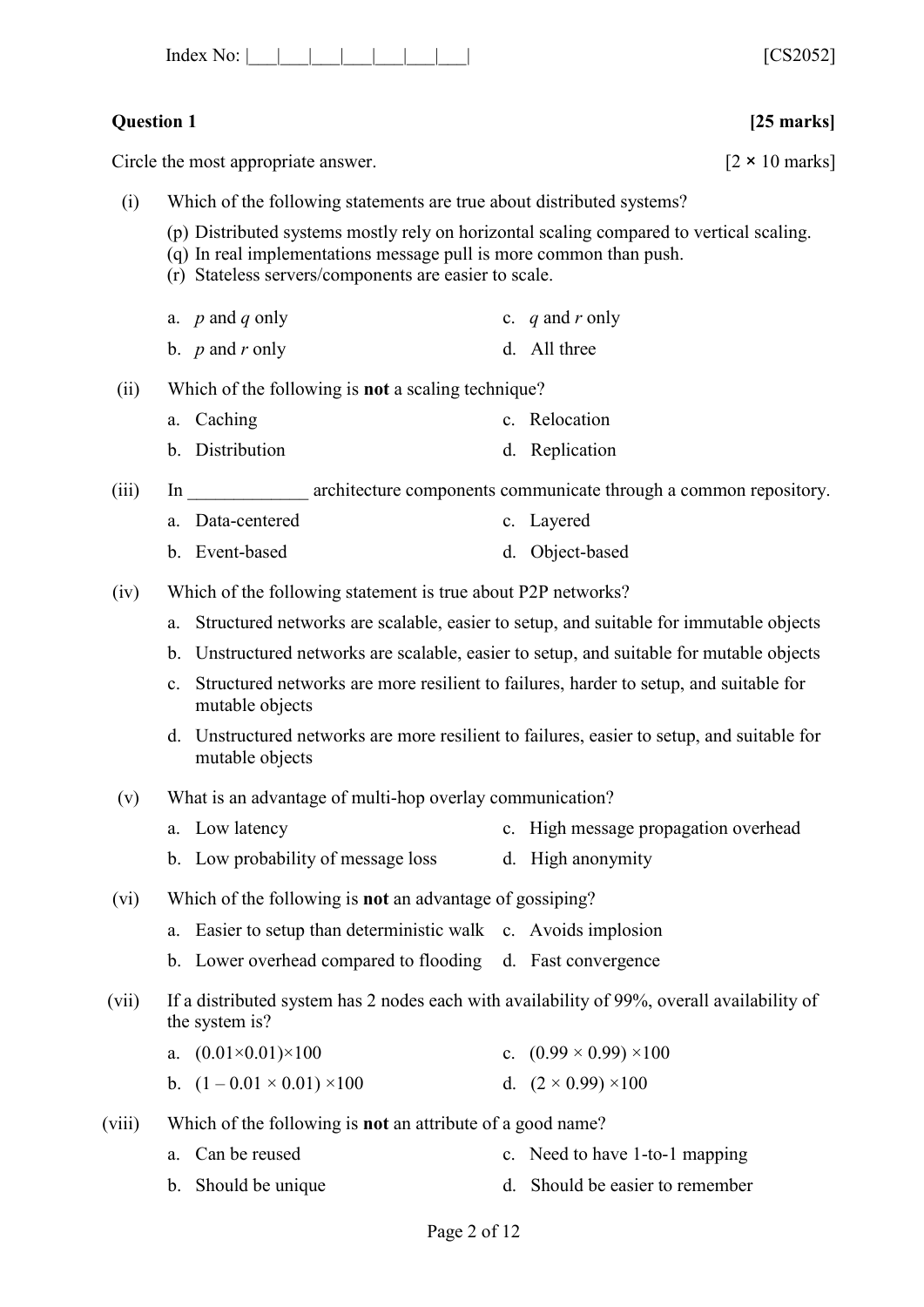| Index No: |  |  |  |  |  |  |  | $\mathbf{v}$ | FCOO0521 |
|-----------|--|--|--|--|--|--|--|--------------|----------|
|-----------|--|--|--|--|--|--|--|--------------|----------|

(ix) Following diagram illustrates



- a. Delivery-based, transient, synchronous communication
- b. Receipt-based, transient, synchronous communication
- c. Receipt-based, persistent, asynchronous communication
- d. Response-based transient synchronous communication
- (x) Which of the following is true about transactions?
	- a. Lost Update problem can be solved using Totally Ordered Multicast.
	- b. Inconsistent Retrievals problem can be solved using Serial Equivalence.
	- c. Dirty Read problem can be solved using Serial Equivalence.
	- d. Premature writes problem can be solved using Totally Ordered Multicast.

(xi) Fill in the blanks using one of the following keywords:  $\begin{bmatrix} 1 \times 5 \text{ marks} \end{bmatrix}$ Active, Decouple, Drift, Heartbeat, Integrate, Jitter, Latency, Passive, Skew, Traceroute

- a. In distributed systems link and node failure is detected using
- b. Pub/Sub solutions event producers from event consumers.
- c. Due to  $\cdot$  it is difficult to determine how much to buffer in video streaming.
- d. \_\_\_\_\_\_\_\_\_\_\_\_\_\_ caching is becoming less effective due to the use of HTTPS.
- e. Due to clock even nodes that are synchronized goes out of sync with time.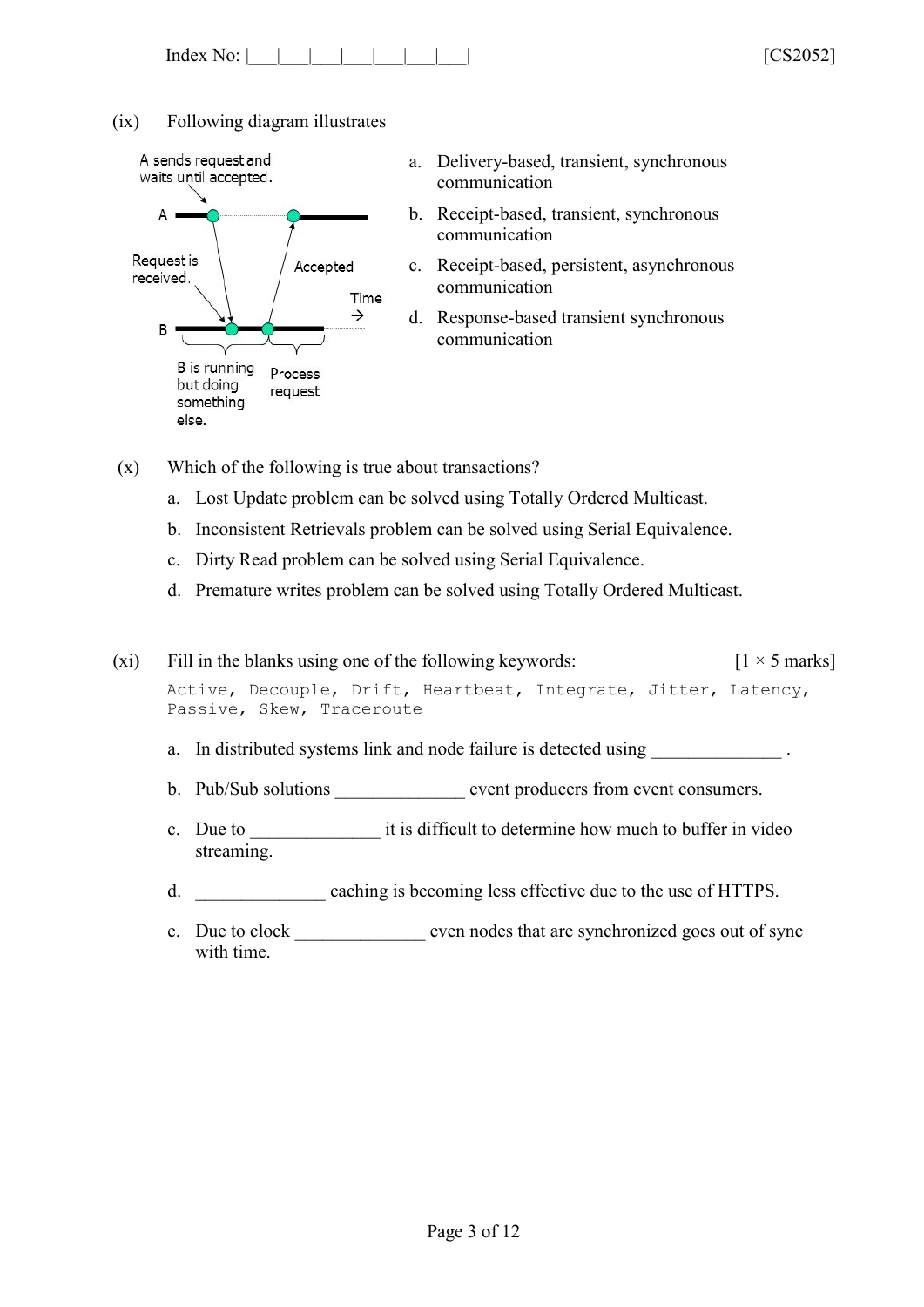| $\overline{\phantom{a}}$<br>Index<br>N <sub>O</sub> . |  | 1000000<br>$\mathbf{v}$<br>$\mathbf{v}$ |
|-------------------------------------------------------|--|-----------------------------------------|
|-------------------------------------------------------|--|-----------------------------------------|

## **Question 2 [25 marks]**

(i) Socket Programming and Message Queuing (MQ) systems provide mechanisms to communicate with remote entities. List 2 advantages and 1 disadvantage of MQ systems when compared to Socket Programming. [3 marks]

Figure 1 illustrates an IoT solution deployed to detect movements of elephants in a jungle. A ZigBee-based (i.e., low power and low bandwidth wireless technology with a range of  $\sim 100$ m) collar is attached to an elephant. When an elephant comes near a ZigBee receiver a message is triggered and send to the Cloud-based backend using a 3G connection. Typical event includes (*receiver ID*, *elephant ID*) pair. Location of receivers are known and configured on the backend.



Figure 1 – Overview of elephant movement tracking solution.

- (ii) Following 3 options are suggested to order the elephant detection events such that the route taken by an elephant can be estimated.
	- (a) Receiver's clock is set to physical time at the time of deployment, and is used to timestamp each event.
	- (b) Events are to be timestamped only at the server based on arrival time.
	- (c) Each event is to be tagged with an event ID.

Recommend the most suitable solution while considering pros and cons of each of the solution. [7 marks]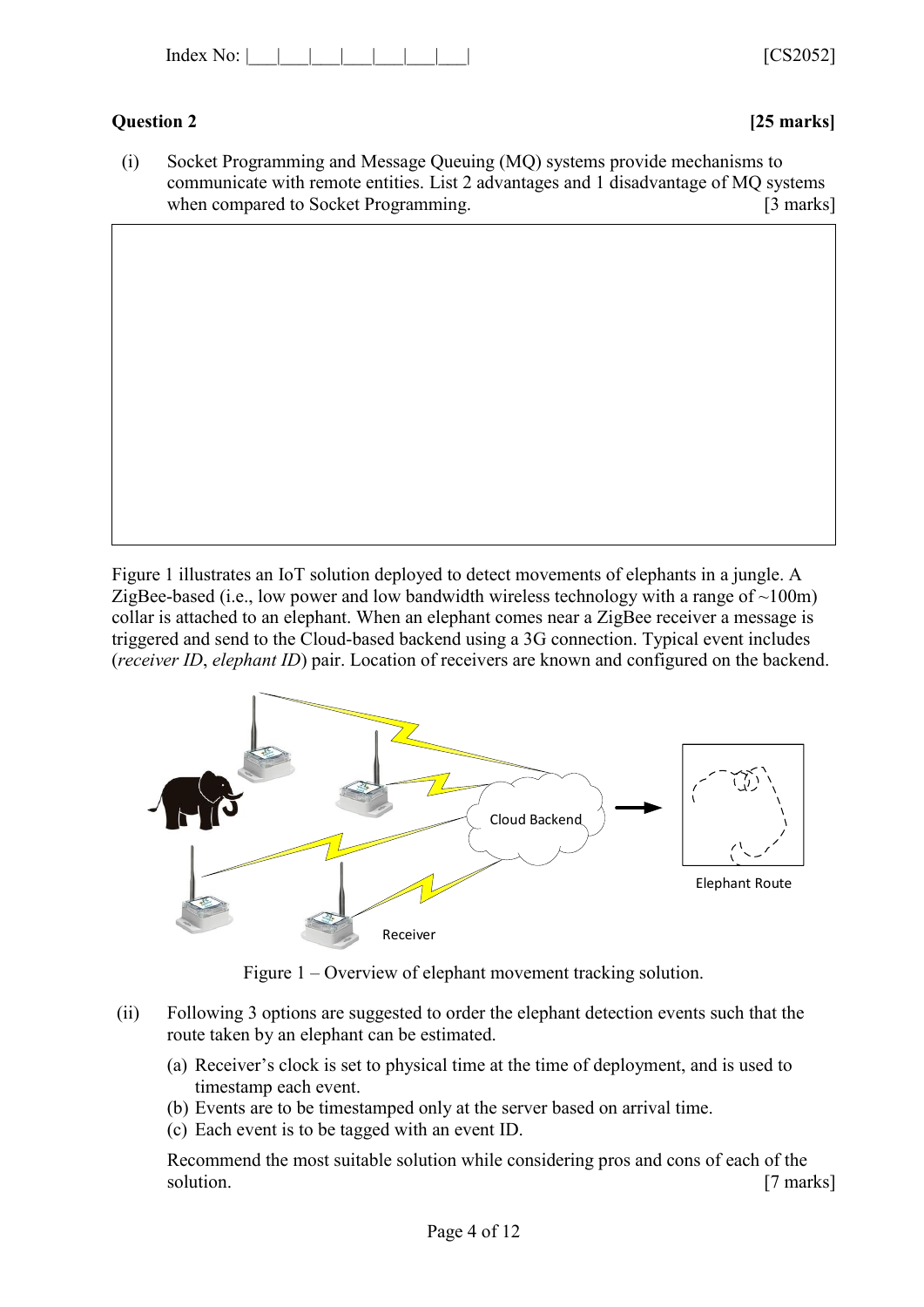(iii) Can Totally Ordered Multicast among receivers be used to order the elephant detection events? Discuss. [3 marks]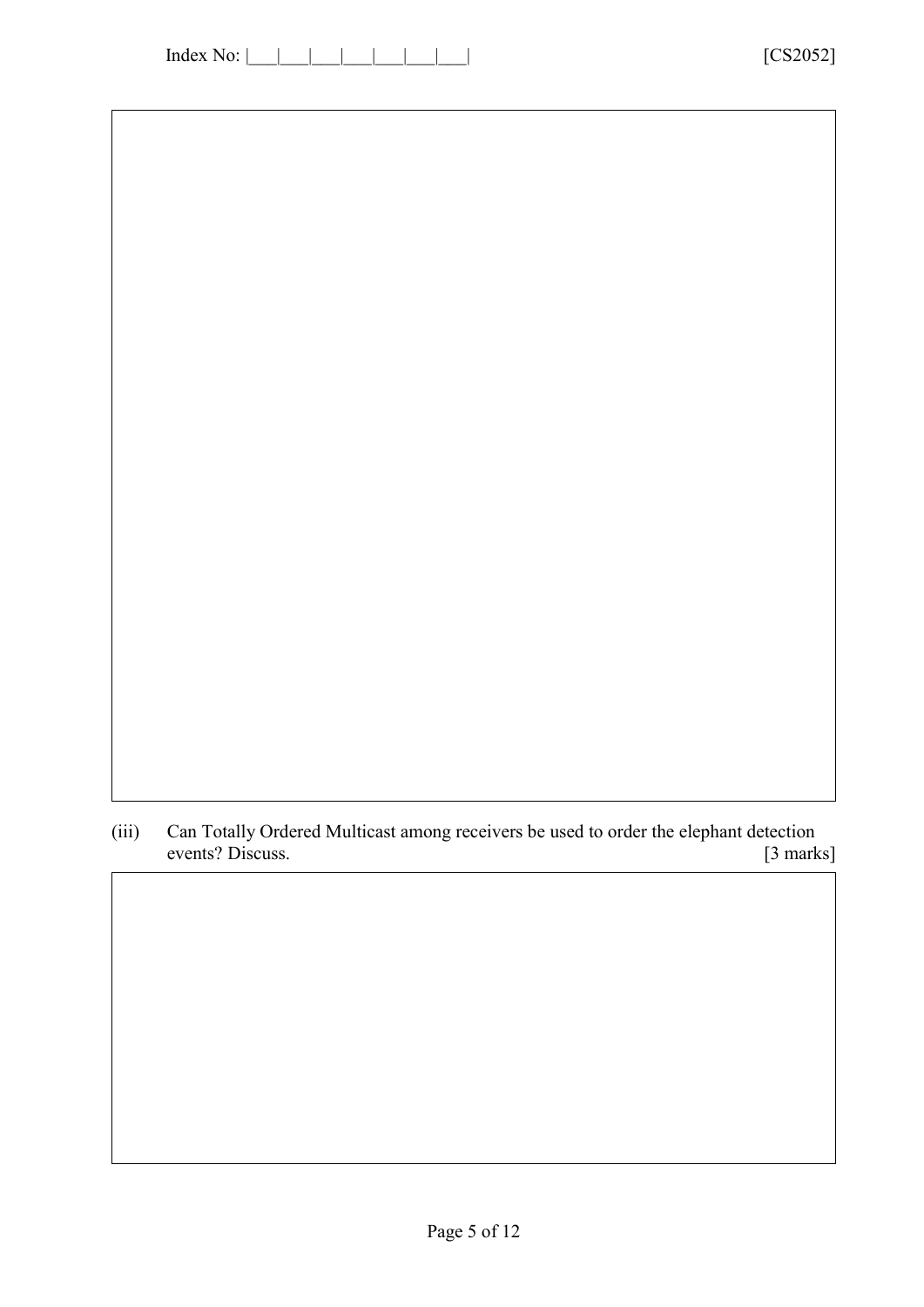| Index |  |  |  |
|-------|--|--|--|
|       |  |  |  |

- (iv) Would you recommend persistent-asynchronous or transient-asynchronous communication for the data transfer between receivers and the Cloud-backend? Briefly Discuss. [3 marks]
- 
- (v) Cloud-based server maintains an in-memory table with the list of received events. Is this server *stateful* or *stateless*? Briefly discuss. [3 marks]

(vi) Propose a protocol for the messages exchanged between a receiver and Cloud-based server. Your proposal should contain message formats, order of messages, data types, and lengths. [6 marks]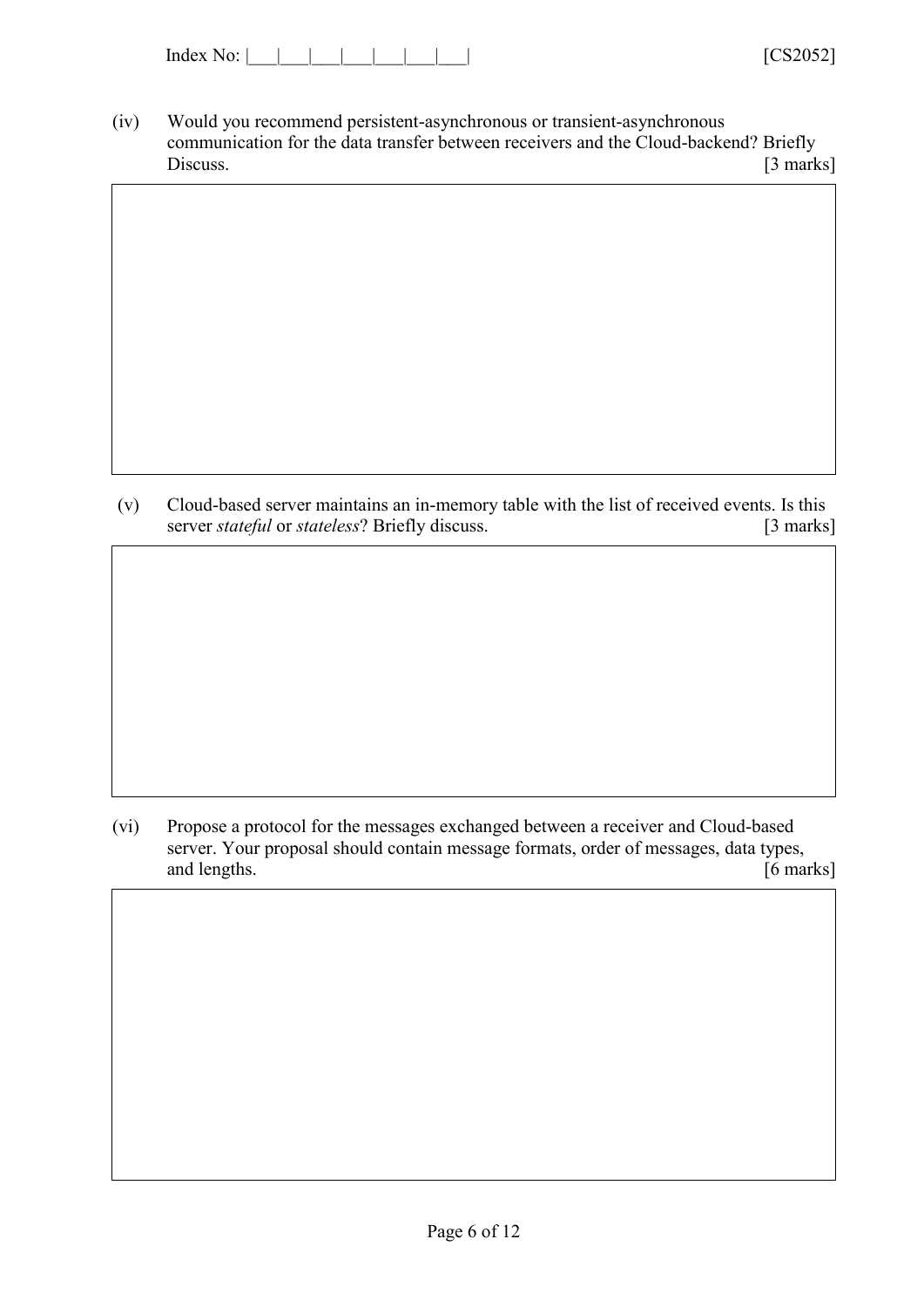### **Question 3 [25 marks]**

Spotify is a music, podcast, and video streaming service. Spotify is a freemium service; basic features are free with advertisements or limitations, while additional features such as improved quality and music downloads are offered via paid subscriptions. Figure 2 illustrates the Spotify architecture where Spotify services are partitioned based on features, e.g., music, podcast, and video streaming. If one feature fails, other features are independent and will continue to work. When there is a weak dependency between features, failure of one feature may sometimes lead to degradation of service of another feature. Feature partitioning gives scalability, reliability, and an efficient way of focusing on feature improvements. Spotify runs several server instances across the World to achieve geographic scalability.



Figure 2 – High-level architecture of Spotify. Source: https://labs.spotify.com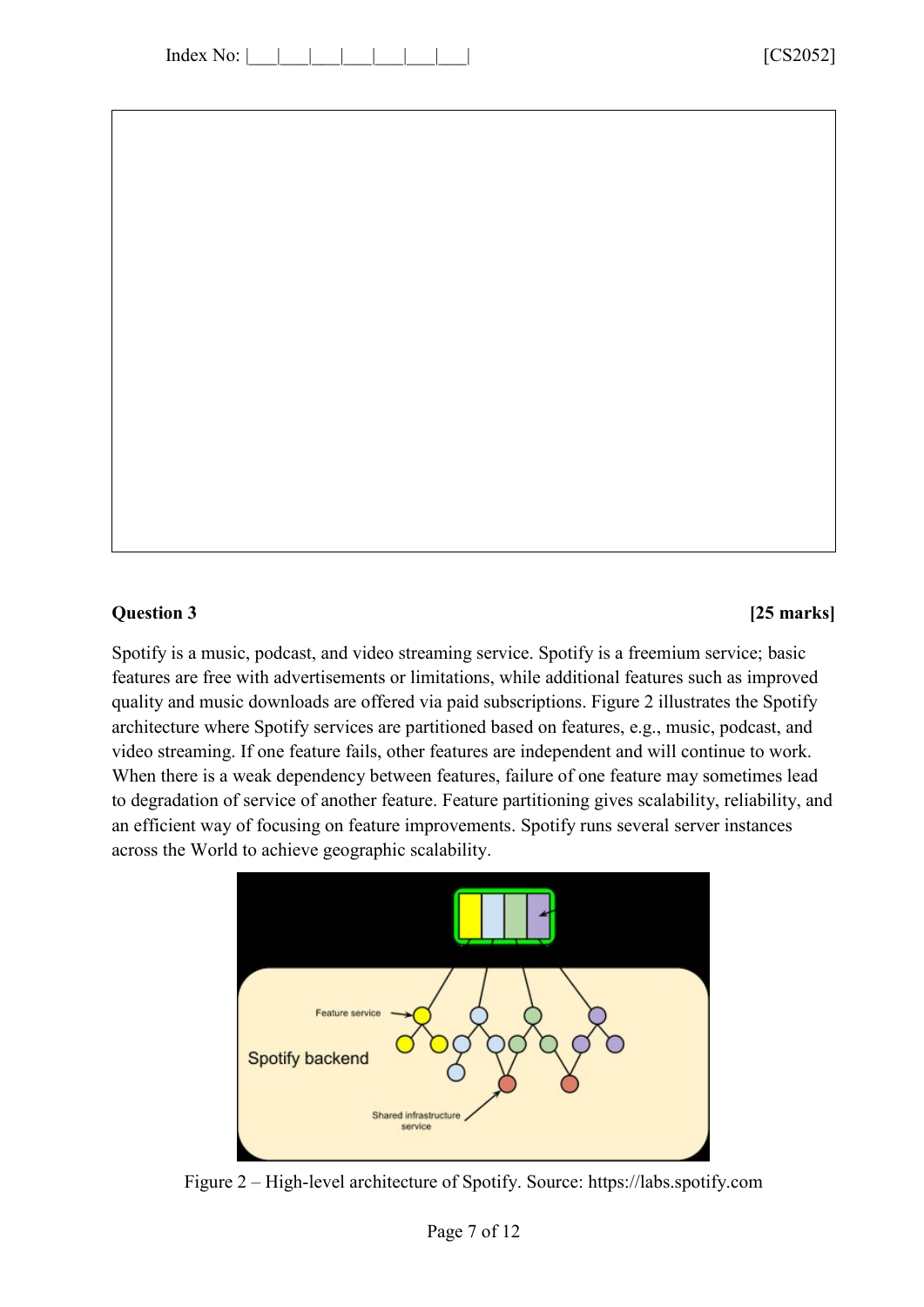| No:<br>Index |  |  |  |  |  |  |
|--------------|--|--|--|--|--|--|
|--------------|--|--|--|--|--|--|

# (i) Tick True or False. [1 × 5 marks]

|     |                                                                                                                                                   | <b>True</b> | <b>False</b> |
|-----|---------------------------------------------------------------------------------------------------------------------------------------------------|-------------|--------------|
| (a) | Partitioning is one of the scaling techniques.                                                                                                    |             |              |
| (b) | Degradation of service due to failure of another component is an<br>example of Failure Transparency.                                              |             |              |
| (c) | When bandwidth between Spotify client and backend drops, one<br>solution is to degrade quality of the stream, e.g., downgrade from MP3<br>to MP4. |             |              |
| (d) | Dynamic load balancing among backend feature services is more<br>suitable for Spotify.                                                            |             |              |
| (e) | Pub/Sub solution could be used to notify Spotify users about new songs.                                                                           |             |              |

(ii) What do you recommend, RPC, RMI, REST API, or Web services to communicate between Spotify clients and backend? Justify. [4 marks]

(iii) Briefly explain the CAP theorem in the context of geographically distributed Spotify servers. [6 marks]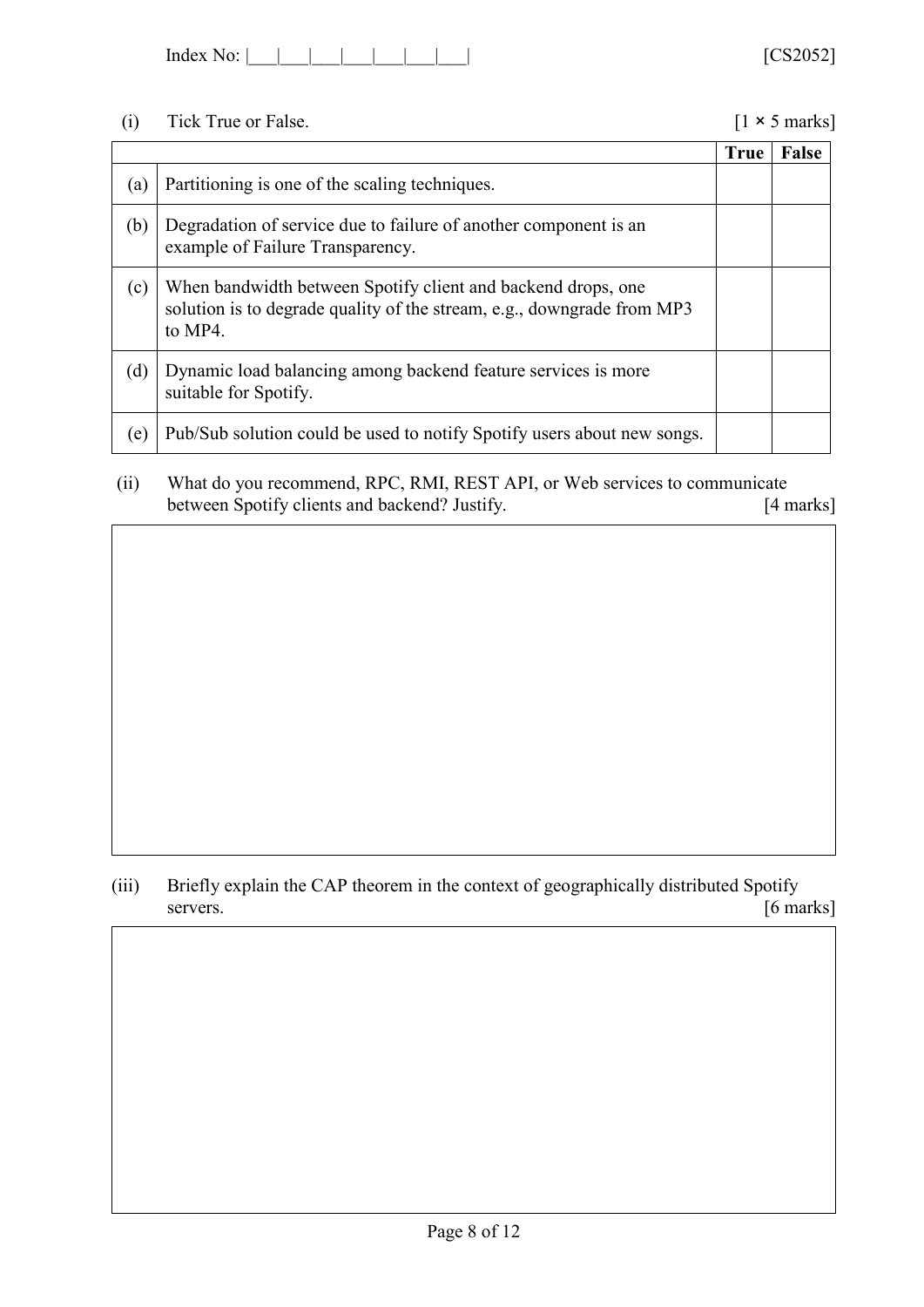| Index No: |  |  |  |
|-----------|--|--|--|
|-----------|--|--|--|

(iv) What active CDN technology would you recommend to scale Spotify over having their own servers? Discuss. [4 marks] own servers? Discuss.

(v) Given that Spotify uses geographically distributed set of servers (with or without CDN), how can Spotify ensure transactions related to paid subscribers will satisfy ACID properties? Discuss. [6 marks]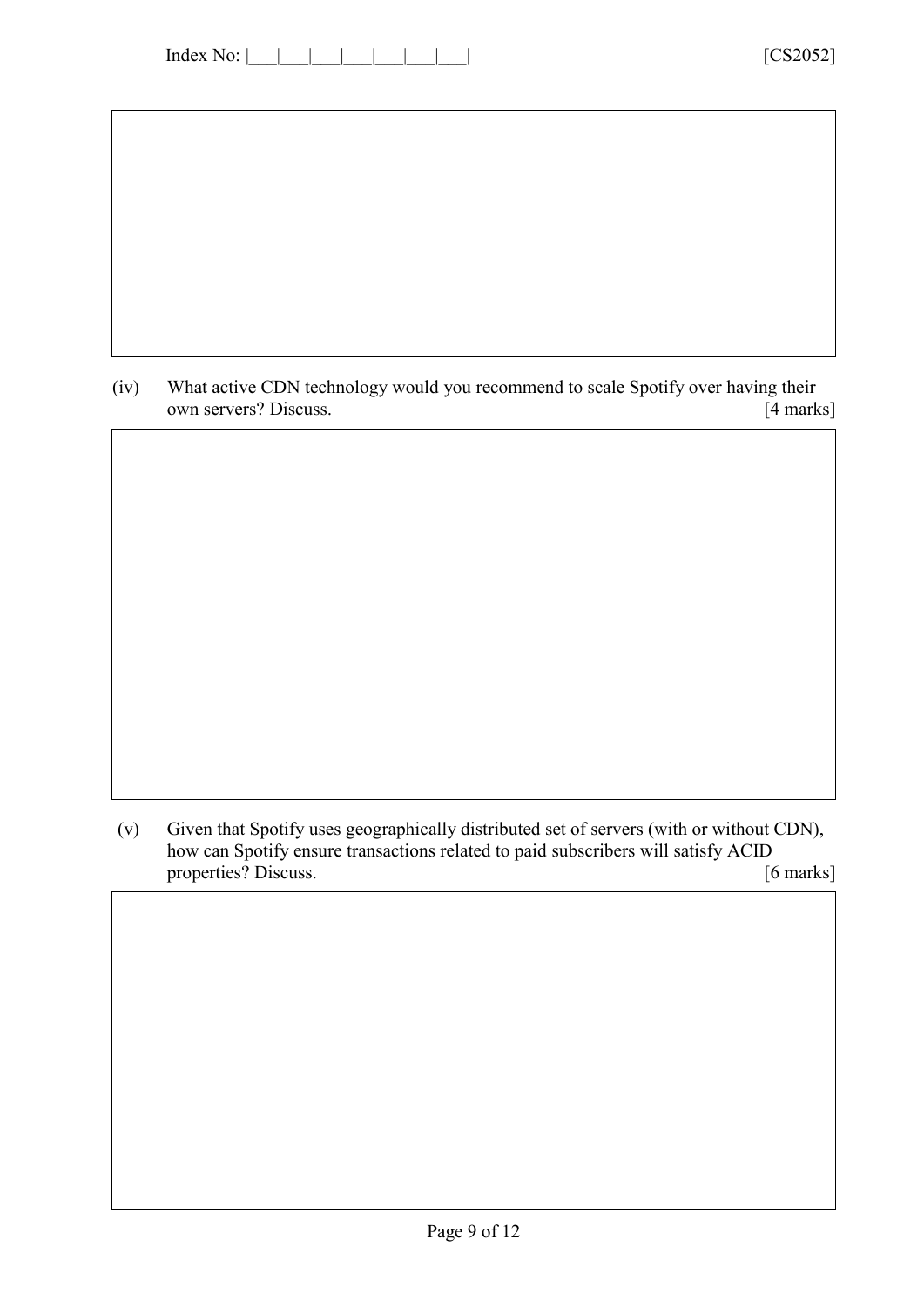| Index <sup>-</sup> |  |  |  |  |  |  |  |
|--------------------|--|--|--|--|--|--|--|
|--------------------|--|--|--|--|--|--|--|

## **Question 4 [25 marks]**

With the advent of Social Media and the decreasing cost of data storages, the amount of data created per second increases exponentially. It is claimed that by the year 2020, about 1.7 MB of new data will be created every second for every human being on the planet.

Researchers utilize parallelism to build machine-learning models using large volumes of data. There are 3 different ways to develop parallelism in building machine-learning models. They are Data, Model, and Task Parallelism.

(i) List 2 challenges of using traditional machine-learning algorithms for building models out of large volume of data. [2 marks]

(ii) Define Data Parallelism. You may use a diagram to illustrate. [3 marks]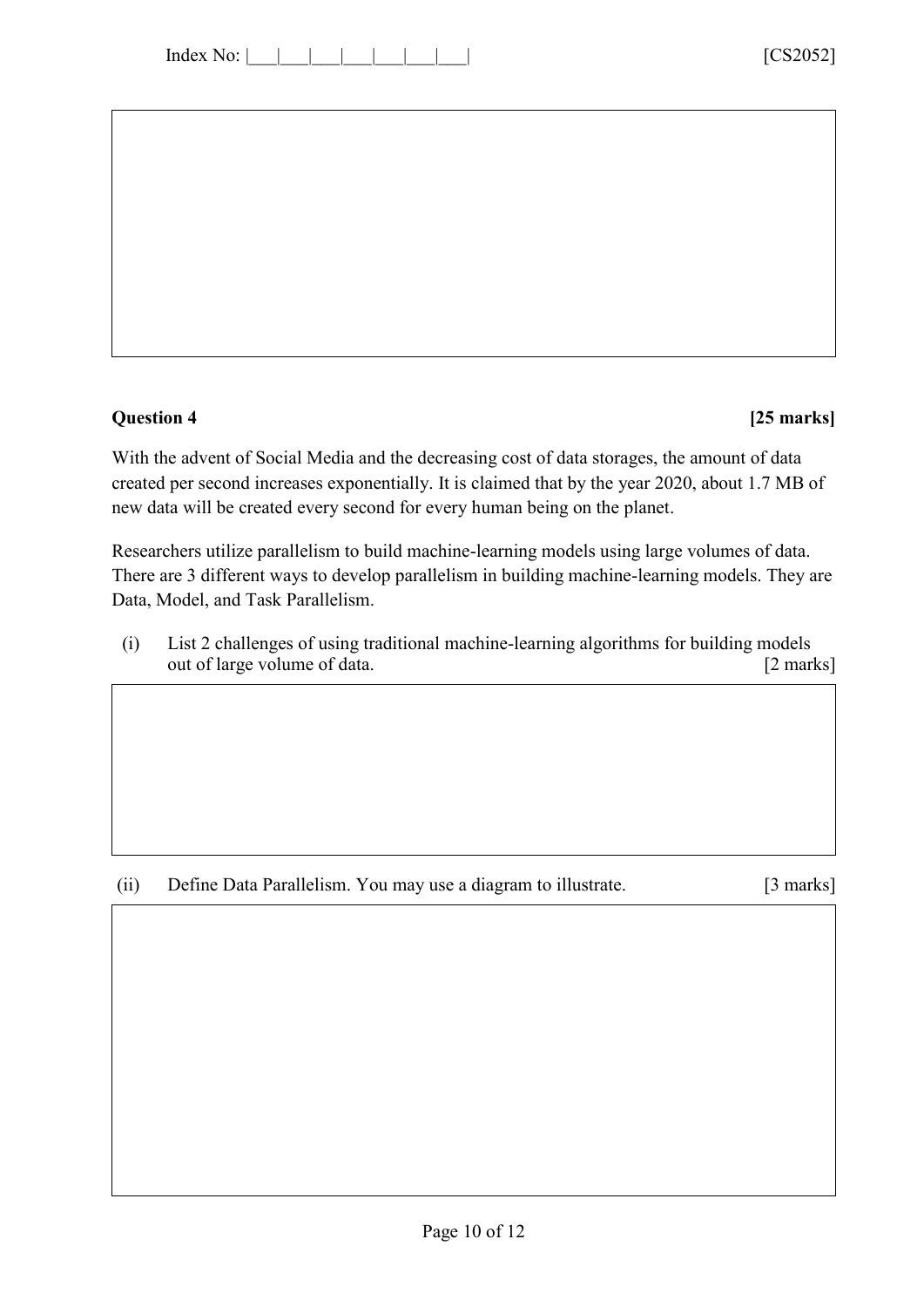| Index<br>.∩∙ |  |  |  |  |
|--------------|--|--|--|--|
|--------------|--|--|--|--|

(v) Tick True or False.

(iii) Define Model Parallelism. You may use a diagram to illustrate. [3 marks]

(iv) Explain the key challenge in using MapReduce for implementing iterative machine learning algorithms. [2 marks]

|  | $[1 \times 5 \text{ marks}]$ |
|--|------------------------------|

|     |                                                                                                               | <b>True</b> | <b>False</b> |
|-----|---------------------------------------------------------------------------------------------------------------|-------------|--------------|
| (a) | Task Queuing is the suitable load balancing technique for balancing<br>requests between web server replicas.  |             |              |
| (b) | Paravirtualization creates dependency on Operating Systems.                                                   |             |              |
| (c) | In distributed file systems, location transparency means if stored copy<br>moved, name do not have to change. |             |              |
| (d) | NFS protocol is implemented using a stateful servers.                                                         |             |              |
| (e) | Discovery services prevent devices getting disconnected from network<br>unpredictable manner.                 |             |              |

(vi) 'Next word suggester' tool suggests the highly likely next word to be typed given the previous word. Next word suggester is a useful tool for many applications including information retrieval, grammar checkers, and style checkers. These applications benefit by estimating the likelihood of a word following another word. Frequency of a sequence 'A B' is seen in a large corpus is directly correlated to the likelihood of word 'B' occurring after word 'A'.